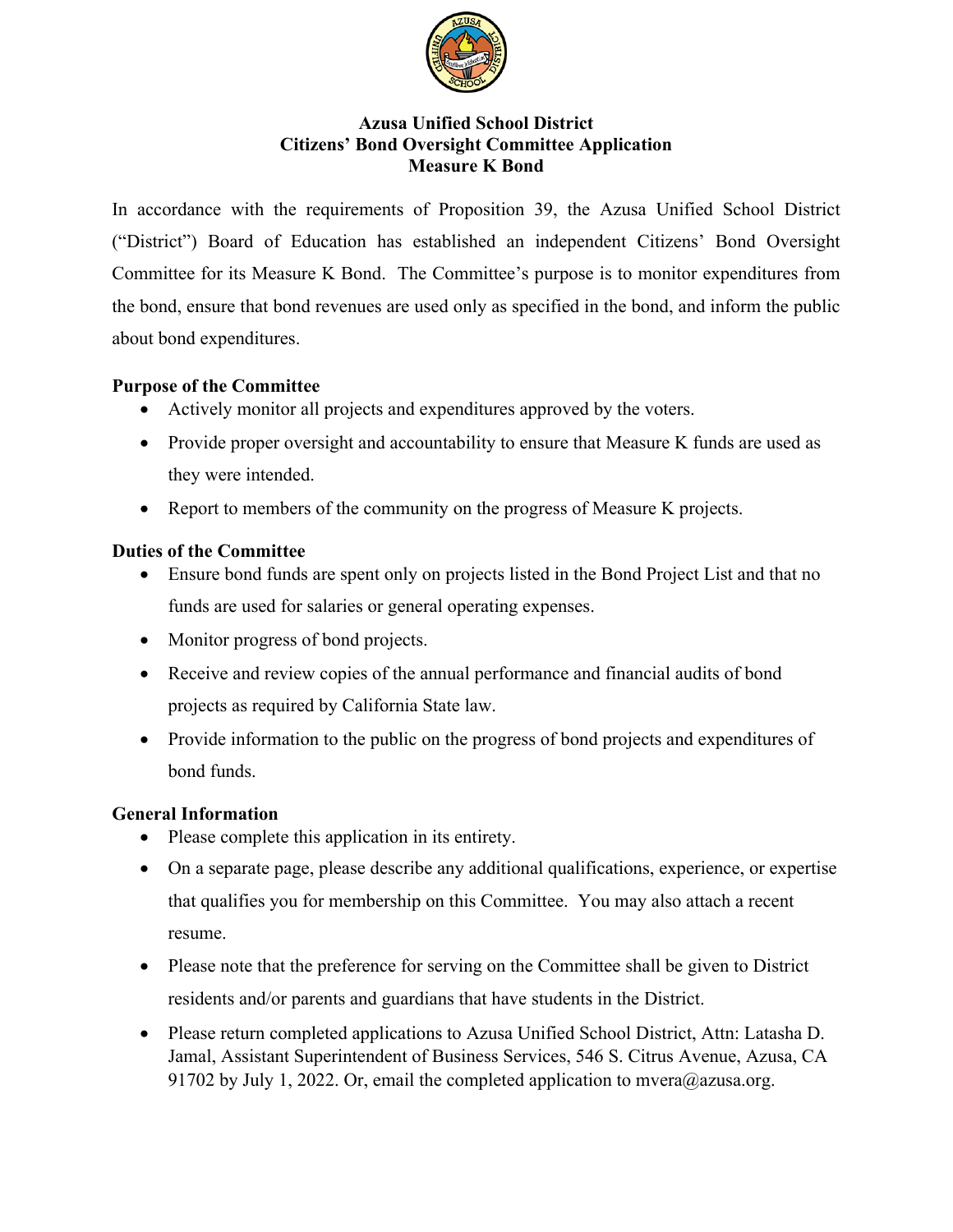

#### **Azusa Unified School District Citizens' Bond Oversight Committee Application Measure K Bond**

| <b>Personal Information</b> |                                                                                                    |  |
|-----------------------------|----------------------------------------------------------------------------------------------------|--|
| Name:                       |                                                                                                    |  |
| Home Address:               |                                                                                                    |  |
|                             |                                                                                                    |  |
| Telephone:                  |                                                                                                    |  |
| Email:                      |                                                                                                    |  |
| <b>Legal Requirements</b>   |                                                                                                    |  |
|                             | Please indicate which membership positions, if any, you are qualified to fill. Check all that      |  |
| apply.                      |                                                                                                    |  |
|                             |                                                                                                    |  |
| <b>District</b>             | Active in a business organization representing the business community located within the           |  |
|                             |                                                                                                    |  |
|                             | Active in senior citizens' organization                                                            |  |
|                             |                                                                                                    |  |
|                             | A parent or guardian of a child enrolled in the District                                           |  |
|                             |                                                                                                    |  |
| District                    | Active in a parent-teacher organization <i>and</i> a parent or guardian of a child enrolled in the |  |
|                             |                                                                                                    |  |
|                             | Active in a bona fide taxpayers' organization                                                      |  |
|                             | Please specify:                                                                                    |  |
| Other                       |                                                                                                    |  |
|                             | Please specify:                                                                                    |  |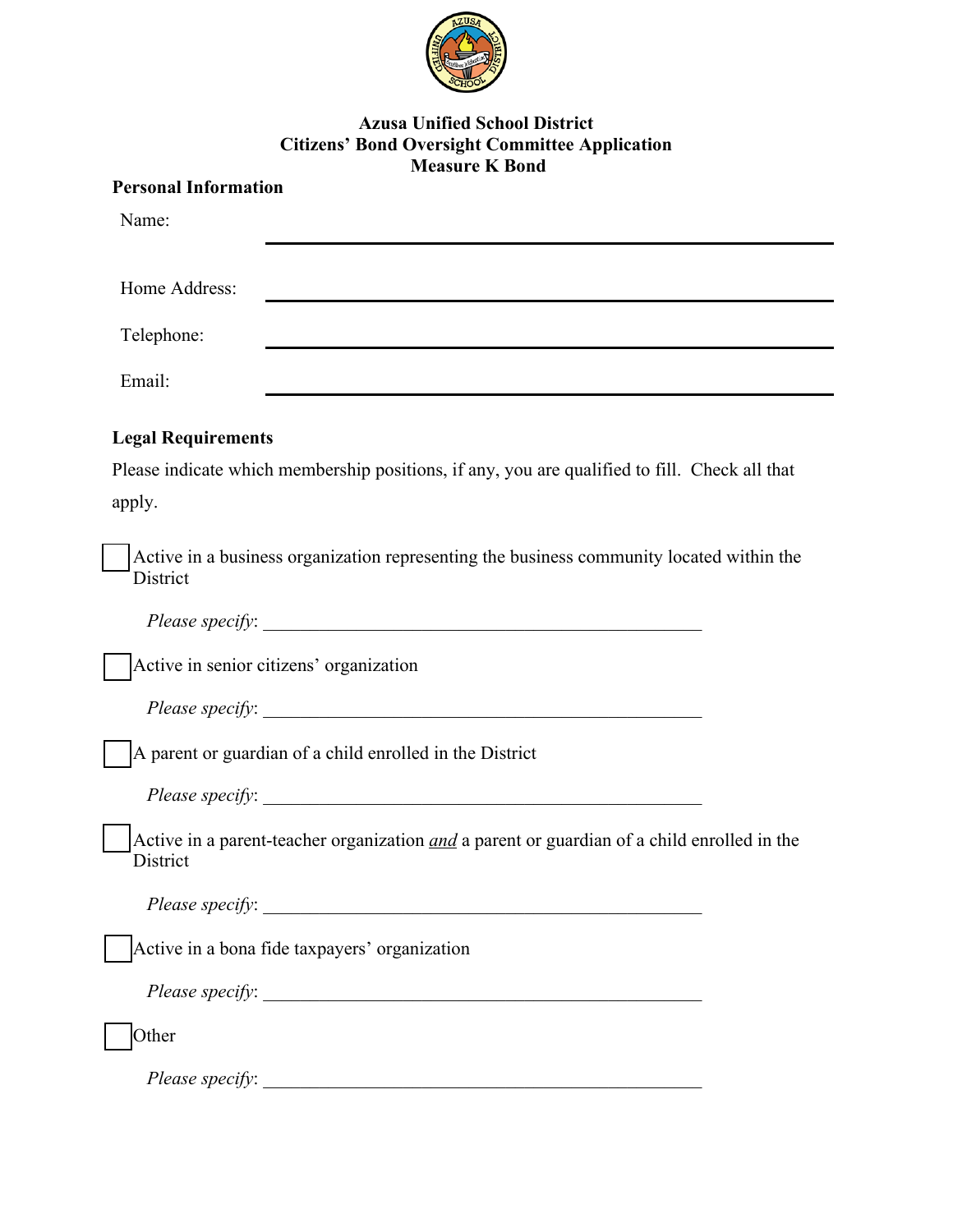

# **General Membership Questions**

| Are you an elected official?                                                                                                                                                                       | Yes<br>No |
|----------------------------------------------------------------------------------------------------------------------------------------------------------------------------------------------------|-----------|
| Are you an employee of the District?                                                                                                                                                               | Yes<br>No |
| Are you a vendor, contractor, or consultant of the District?                                                                                                                                       | Yes<br>No |
| Can you serve a two-year term?                                                                                                                                                                     | Yes<br>No |
| Are you aware of any conflicts of interest that would adversely<br>affect your ability to serve on the Committee?                                                                                  | Yes<br>No |
| Are you, to the best of your knowledge, able to maintain<br>qualification in the membership position checked in the section<br>above?                                                              | Yes<br>No |
| Members of the committee may be required to file financial<br>disclosure statements pursuant to rules and forms established by<br>the Fair Political Practices Commission. Are you willing to file | Yes<br>No |

# **Explain why you would like to be appointed to this committee.**

such financial disclosure statements if so required?